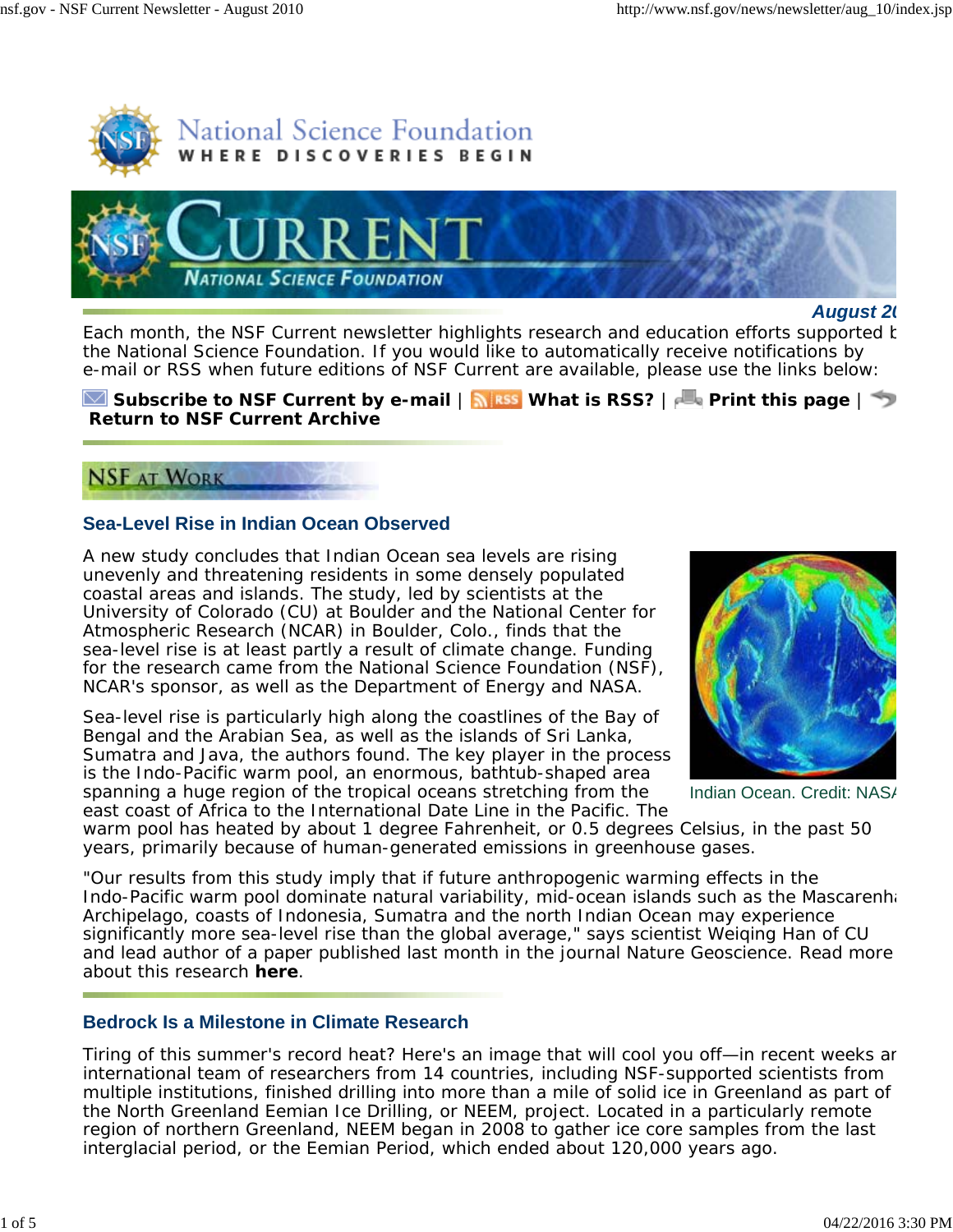

This year, scientists finally hit bedrock at NEEM, bringing an end t drilling operations and the final--and oldest--ice core samples from the project. The ice samples are carefully analyzed and can offer insights into the atmosphere and climate during the pre-historic times when Greenland's ice sheet was much thinner, resulting in  $\epsilon$ sea level about 15 feet higher than today's level. Read more abou the NEEM project in a NSF **press release** and **video special report**.

Pushing an ice core out of the drill. Credit: NEEM ice core drilling project.

## **VIVO: A Digital Matchmaker for Scientists**

Ask any scientist what he or she is working on, and you might be surprised at just how specific most of the answers can be. A marine biologist may have devoted much of the past 20 years, for example, to examining how changes in wave action impact the reproduction of a specific microorganism in the waters off the west coast of Florida. Now imagine that an engineering graduate student is working on perfecting a desalinization plant near Tampa, and could really use the biologist's insights. How do the two scientists find each other?

Enter **VIVO**, a project led by University of Florida researcher **Michael Conlon** that seeks to help researchers find collaborators and carry out their research more efficiently. VIVO, supported with funding from the National Institutes of



Visualization of Internet connection Credit: The Regents of the Universi of California

Health (NIH), will create profiles of scientists and their research and help match them up when needed. NSF-funded investigator **Katy Börner** is in charge of creating VIVO's social network. The project also hopes to use existing computational infrastructure such as NSF's **Open Scien Grid** to help expand the project to as many institutions as possible. As scientific endeavors become increasing interdisciplinary, many scientists may soon find VIVO to be the perfect match.

# **New Material Discourages Biofilm Formation**



Test rod with new anti-biofilm surface treatment (left) compared to untreated control rod (right). The untreated rod exhibits unwanted biofilm coating (white material). Credit: Semprus Biosciences.

**Semprus Biosciences** has developed an anti-microbial and anti-thrombotic surface for medical devices that significantly reduces the growth of biofilm, the leading cause of medical infections. This new material, developed with **funding** from NSF's Small Business Innovation Research (SBIR) program, virtually eliminates incidences of blood clot formation.

The surface modification is currently designed for use in thin plast tubes, or catheters, inserted into blood vessels for drug delivery o blood collection. Semprus' surface modification technique can lead to a 99 percent decrease in both biofilm and thrombus, or blood clot, formation on the catheter surface, when compared to an equivalent, but unmodified, material.

Existing technologies utilize a slow delivery of active antimicrobial agent, which depletes over time and may encourage drug-resistan "super-bugs" to develop. Semprus researchers have, instead, focused on manipulating the device material itself to reduce

complications. Through this approach, the technology will perform as long as the device is insi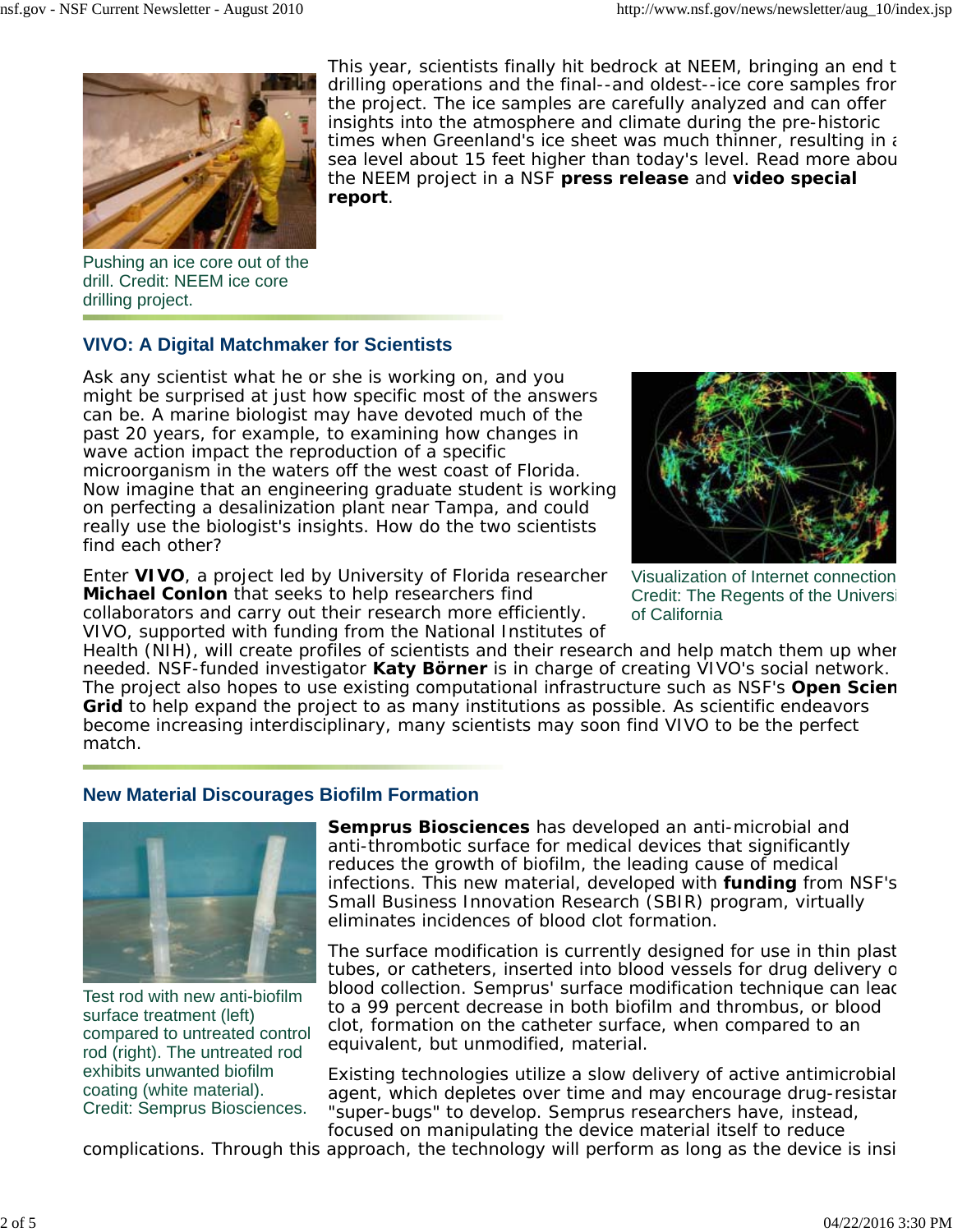the body and has a lower risk for toxicity or drug-resistant strains of bacteria.

# **DID YOU KNOW?**

NSF-funded scientists at Columbia University are experimenting with a new treatment for Alzheimer's and Parkinson's patients that involves ultrasound waves. Ultrasound, most commonly used in medicine for imaging purposes, can temporarily open small channels across the blood-brain barrier, allowing the injection of drugs into highly localized regions of the brain The new technique has, so far, been tested only in animals, so treatment of humans with brai disorders may still be years off.

Ultrasound has also proven to be of use in the treatment of chronic pain due to arthritis, NSF-funded scientists at Cornell University reported earlier this year. In this case, the ultrasound vibrations loosen the sac holding excess fluid around the joints, allowing the pressure to be reduced, and alleviating some of the pain. Read more about both of these promising medical advances **here**.

## **FACES OF NSF RESEARCH**

## **Connecting Women Across the Globe to Foster Scientific Leadership**

Women in science and engineering have, in recent years, been increasingly hired for tenure track faculty positions and have also made important strides in earning tenure. Less progress, though, has been achieved in promotion to full professor and obtaining faculty leadership positions, according to Machi Dilworth, Head of NSF's Tokyo Office. She says, "NSF's Science and Engineering Indicators show continued drop-off of women scientists and engineers at every career stage." A number of possible explanations exist, but lack of international research reputation is often cited as a factor.

Last month, more than 40 early- to mid-career women scientists and engineers gathered in Saitama, Japan, to participate in an **NSF-sponsored workshop** designed to help establish

international research collaborations. The "Connections" workshop,



U.S. and Japanese scientist and engineers participate in the Connections workshop. Credit: K. Shinohara, NSF

which brought together U.S. scientists with their counterparts from Japan, aimed to prepare the participating women for leadership positions in their fields by expanding their professional networks while also fostering the personal and professional connections that drive research collaborations.

The participants included women scientists whose achievements already show promise that th work will have major impact on their fields of study. Speakers included MRC Greenwood, president of the University of Hawaii System, and Chieko Asakawa of IBM-Japan. They encouraged the women to explore ways to promote synergies in the solution of the big questions of science and engineering—through new technologies, tools and approaches, and through encouraging new interactions between researchers from different cultures and differe fields.

During the workshop's three days, professional networks grew; following the symposium, U.S researchers each spent several days visiting current and potential collaborators in Japanese la and participating in further discussions about specific research projects. Plans are underway to continue the connections established this year by holding future workshops focused on specific research areas identified by the participants. Many of the participants expressed enthusiasm f holding a similar U.S.-Japan networking symposium next year in the United States. Details are expected to be announced later.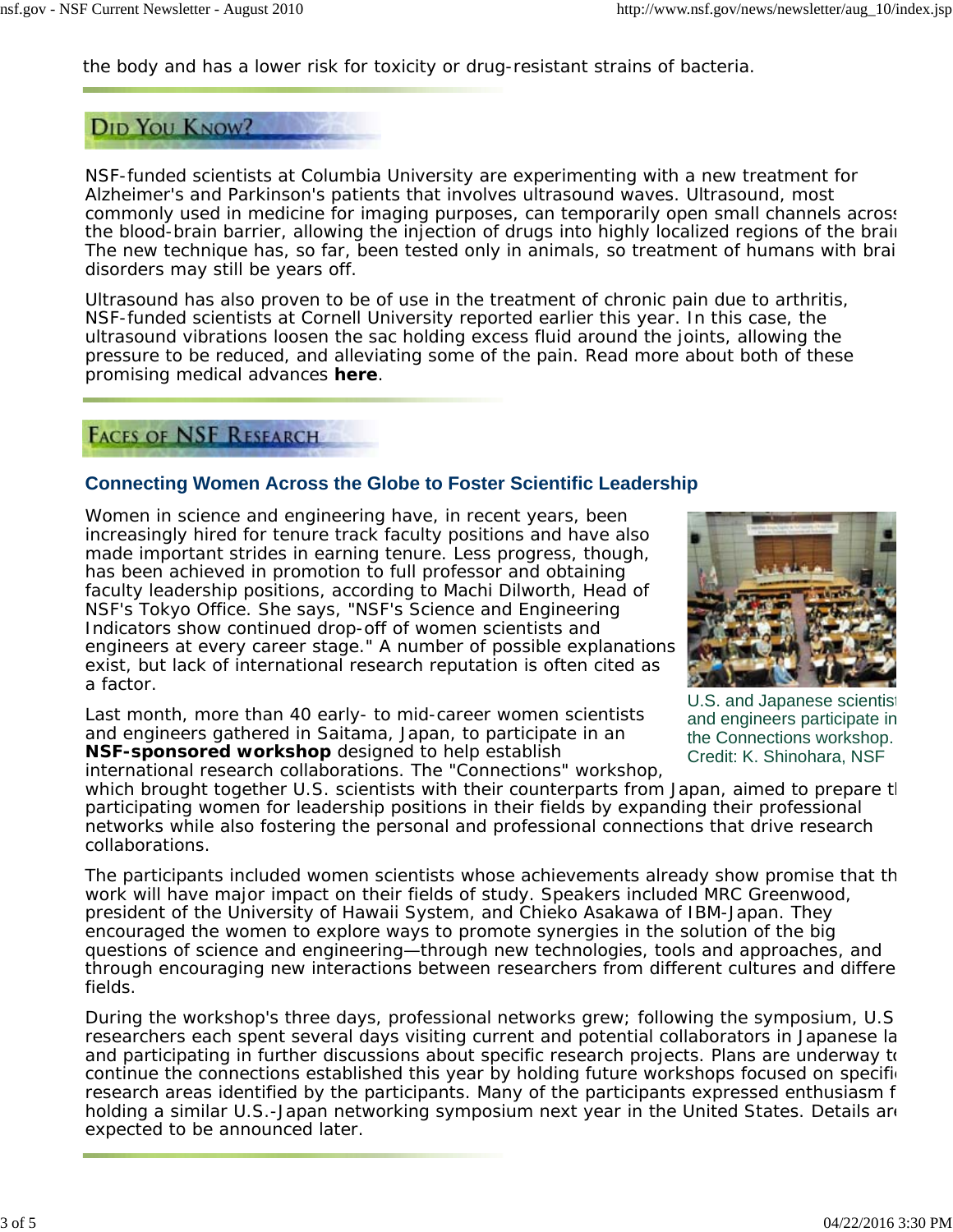**NSF IN THE NEWS** 

**U.S. Could Experience More Heat Waves in Next Thirty Years** (*USA Today*) A recent stuc of surface temperature records has shown that heat waves could become five times as likely between 2020 and 2029 as they were from 1951-1999. The research was funded by NSF and the Department of Energy.

**Debris From Haiti Earthquake Stands in Way of Recovery** (*The New York Times*) Scientis funded by an NSF Rapid Response Research grant report that less than 5 percent of the debris from Haiti's January 2010 earthquake has been removed, and even less has been properly disposed of.

**U.S. Songbirds Found to Carry Avian Flu** (*ABC News*) Scientists funded by NSF and NIH report new results showing many common songbirds, such as sparrows and thrushes, carry various forms of bird flu that could potentially mutate and spread to livestock.

**Efficient Nano-Motor Harnesses Light** (*Physics World*) Researchers have created a new nanoscale motor that can drive a disc 4,000 times its own size. It works like a tiny windmill, b harnesses light, so it has been dubbed a "light mill." The work was partially supported by NSF.

**Fluorine Could Energize Fuel Cells** (*EETimes*) New research, partially funded by NSF, show that fluorine can be compressed into both a semiconductor and a metal, promising new energy applications.

# **THE RIPPLE EFFECT**

### **Energy Series on Capitol Hill**



As part of its renewable energy series, "Road to the New Energy Economy," the National Science Foundation and DISCOVER magazine held, on July 14, 2010, a Capitol Hill briefing on *Natural Gas*, where energy experts discussed ga

hydrates as an unconventional energy source and the role of gas turbines in achieving cleaner more efficient energy.

Guest speakers included Amadeu Sum from the Center for Hydrate Research and Alan Epstein from the Gas Turbine Association. Robert T. Simmons, president of the American Society of Mechanical Engineers (ASME), moderated the discussion. Videos of the entire series on renewable energy briefings can be viewed **here**.

#### **New Employment Statistics From Business R&D and Innovation Survey**

The first employment statistics from the new Business R&D and Innovation Survey (BRDIS), developed jointly by NSF and the U.S. Census Bureau, were released last month and show a substantial amount of economic activity in the research and development (R&D) area. The most recent statistics available are for 2008 and reveal that companies located in the U.S. that performed or funded research and development domestically or reducing vulnerabilities in our national overseas employed an estimated 27.1 million workers in 2008. Some 7.1 percent of these employees were involved in R&D activities.

Domestic R&D employment accounted for 7.9 percent of companies' total domestic employment and for 77 percent of their worldwide R&D

#### **Six Community Colleges Honored for Work Cybersecurity Education**

Six community colleges have been name as National Centers of Academic Excellence in Information Assurance by National Security Agency and the Department of Homeland Security. All si have received funding from NSF for programs that prepare students for careers in cybersecurity, focused on information infrastructure.

Each of the six schools has bolstered its offerings in information assurance and cybersecurity with support from NSF's Advanced Technology Education (ATE) program. This program, which is aimed